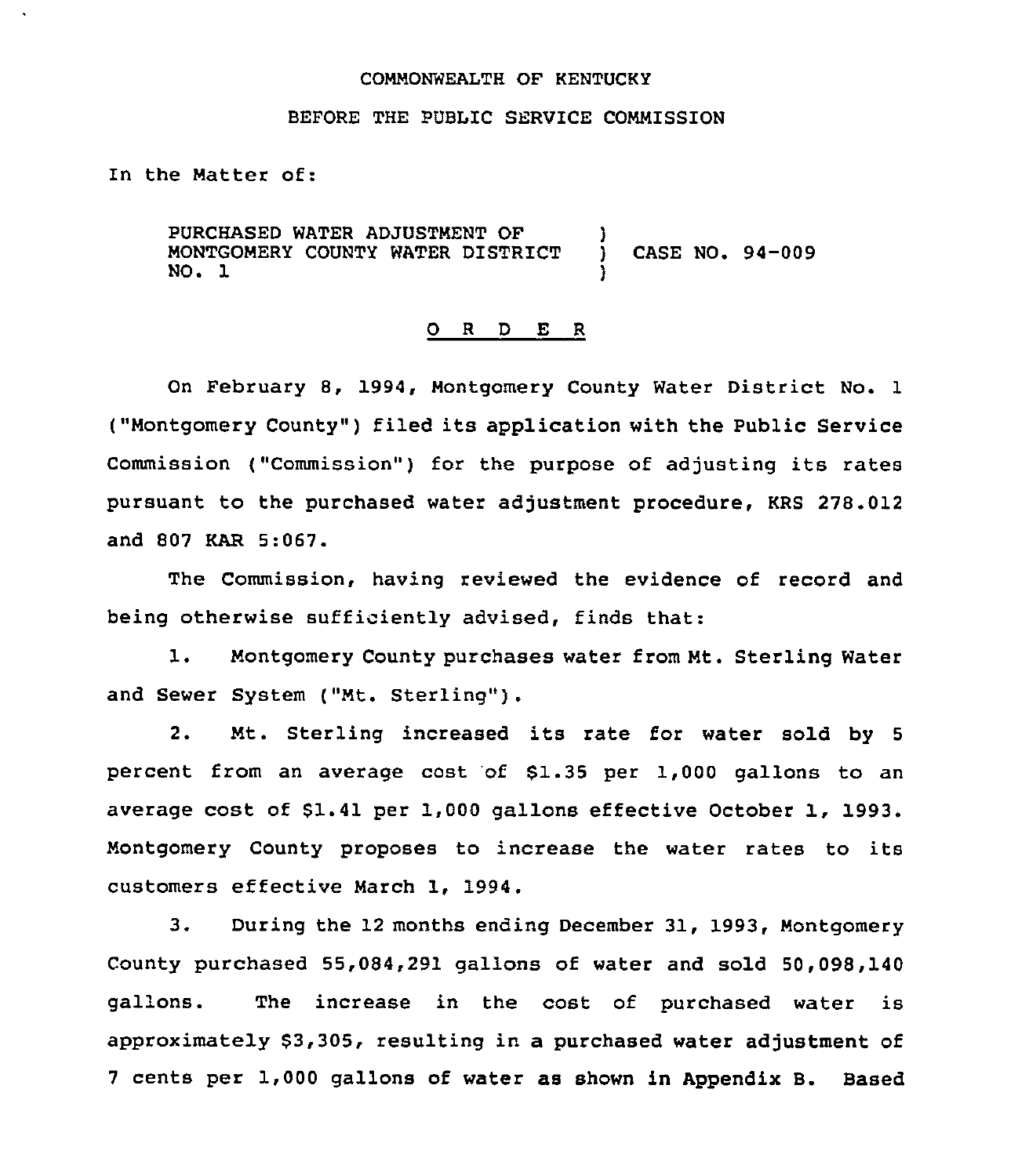on an average monthly usage of 5,000 gallons, the average bill of Montgomery County's customers would increase \$0.35 from \$20.45 to \$20.80 or 1.7 percent.

4. Montgomery County has miscalculated the purchased water adjustment factor due to mathematical error in calculating the average wholesale cost per 1,000 gallons.

5. The purchased water adjustment of <sup>7</sup> cents per 1,000 gallons and the rates in Appendix A, attached hereto and incorporated herein, are fair, just, and reasonable and should be approved.

IT IS THEREFORE ORDERED that:

1. The rates proposed by Nontgomery County are hereby denied.

2. The purchased water adjustment of <sup>7</sup> cents per 1,000 gallons and the rates in Appendix <sup>A</sup> are hereby approved for services rendered on and after March 1, 1994.

3. Within 30 days of the date of this Order, Montgomery County shall file revised tariff sheets setting out the rates approved herein.

4. Within 30 days of the date of this Order, Montgomery County shall file <sup>a</sup> copy of the notice to its customers and verification that such notice has been given.

 $-2-$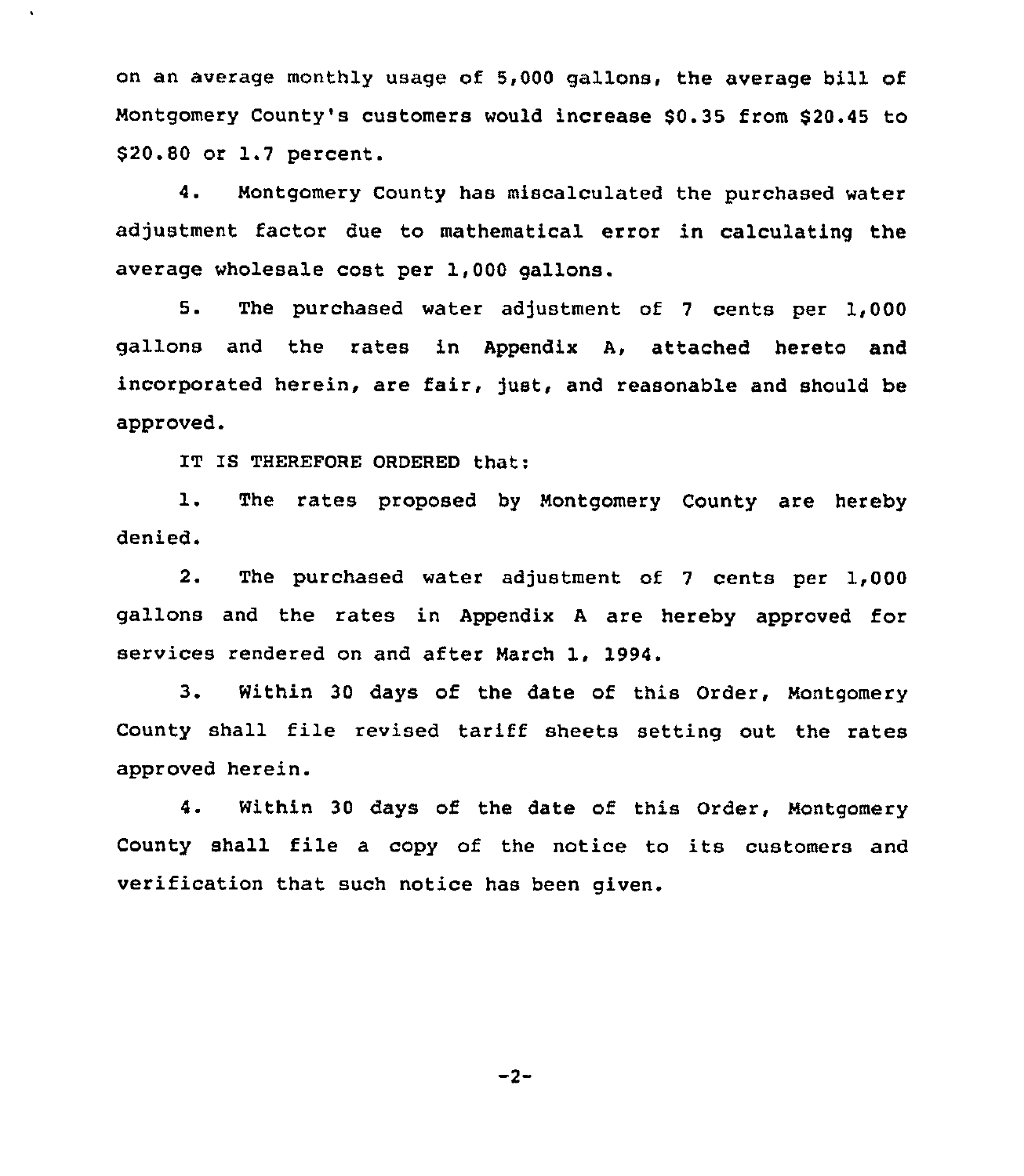Done at Frankfort, Kentucky, this 3rd day of March, 1994.

 $\ddot{\phantom{a}}$ 

PUBLIC SERVICE CONNISSION

Chairman

Vice

<u>Naver</u><br>Breathatt Comm

ATTEST:

Executive Director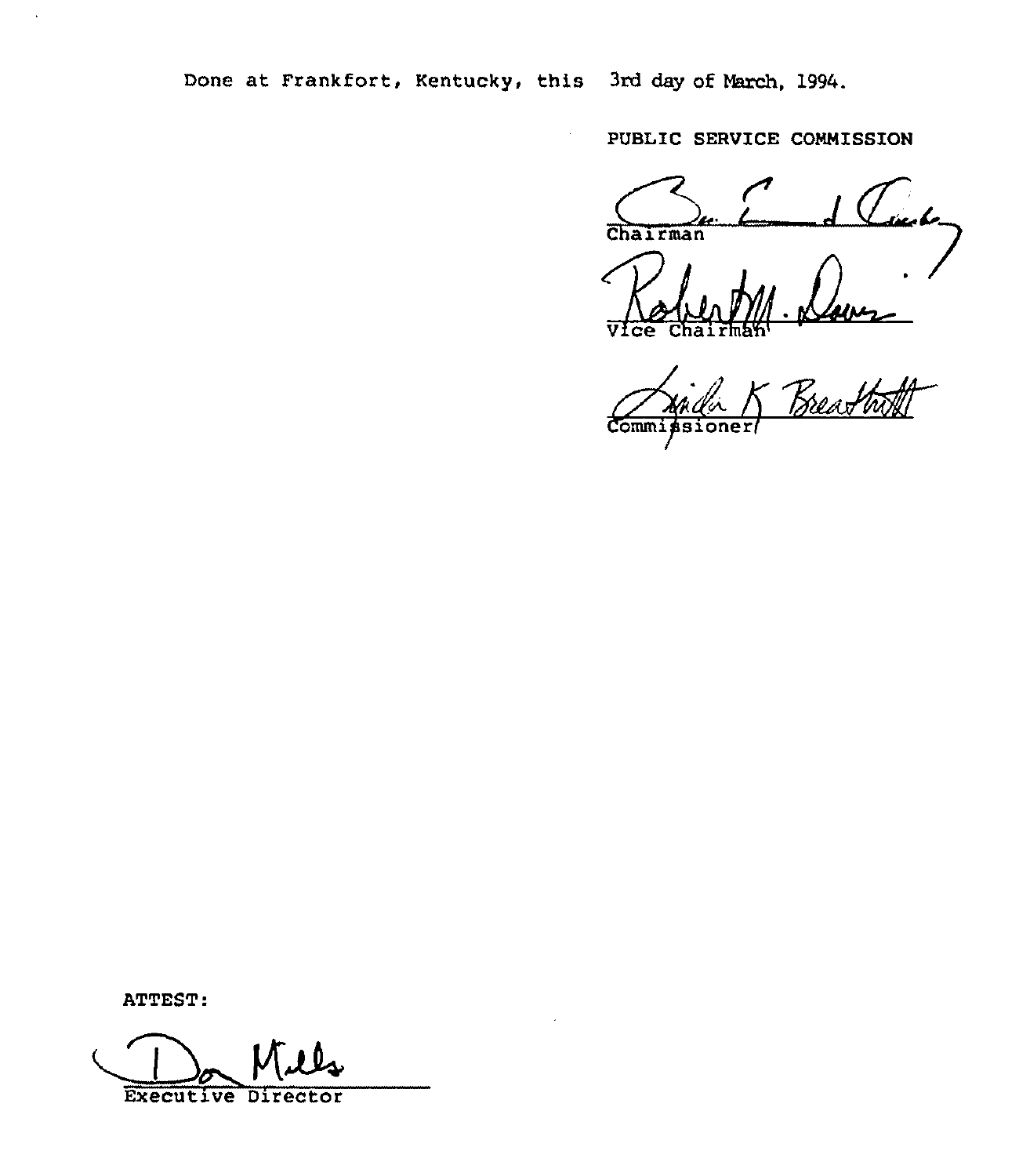# APPENDIX A

APPENDIX TO AN ORDER OF THE KENTUCKY PUBLIC SERVICE COMMISSION IN CASE NO. 94-009 DATED March 3, 1994

The following rates and charges are prescribed for the customers in the area served by Montgomery County Water District No. 1. All other rates and charges not specifically mentioned herein shall remain the same as those in effect under authority of this Commission prior to the effective date of this Order.

## Monthly Rates:

 $\mathbf{r}$ 

Domestic and Commercial Rate

| First                   | $2,000$ gallons |  | \$13.54 Minimum Bill |                            |
|-------------------------|-----------------|--|----------------------|----------------------------|
| Next                    | $3,000$ gallons |  |                      | $2.42$ per $1,000$ gallons |
| Next                    | $5,000$ gallons |  |                      | $2.27$ per $1,000$ gallons |
| All Over 10,000 gallons |                 |  |                      | $1.72$ per $1,000$ gallons |